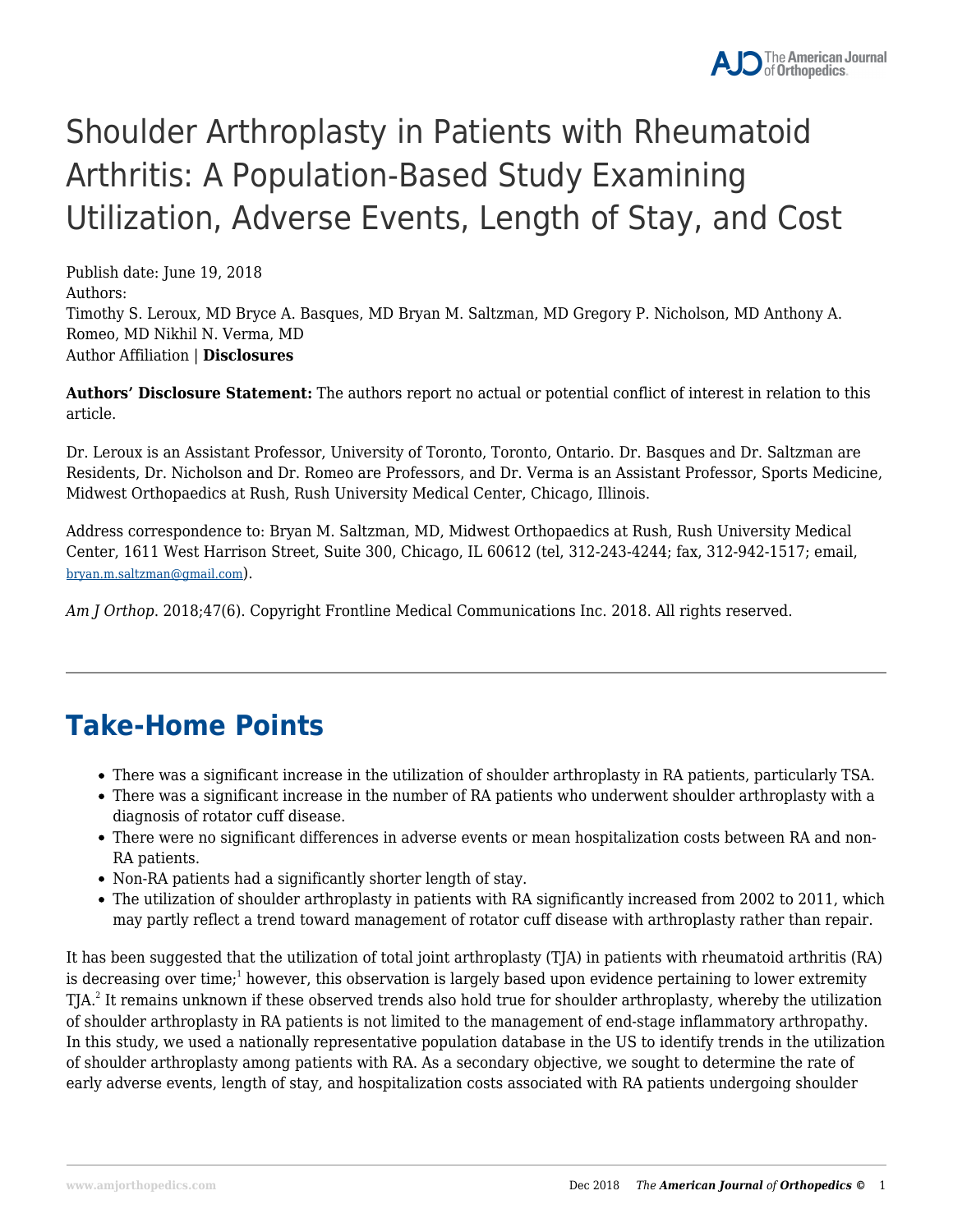arthroplasty and compare these outcomes to those of patients without a diagnosis of RA undergoing shoulder arthroplasty. We hypothesize that the utilization of shoulder arthroplasty in RA patients would be decreasing, but adverse events, length of stay, and hospitalization costs would not differ between patients with and without RA undergoing shoulder arthroplasty.

## **Methods**

We conducted a retrospective cohort study using the Healthcare Cost and Utilization Project (HCUP) Nationwide Inpatient Sample (NIS) from 2002 to 2011. $^3$  The NIS comprises a 20% stratified sample of all hospital discharges in the US. The NIS includes information about patient characteristics (age, sex, insurance status, and medical comorbidities) and hospitalization outcomes (adverse events, costs, and length of stay). The NIS allows identification of hospitalizations according to procedures and diagnoses using *International Classification of Diseases, Ninth Revision, Clinical Modification* (*ICD-9-CM*) codes. Given the anonymity of this study, it was exempt from Institutional Review Board ethics approval.

Hospitalizations were selected for the study based on *ICD-9-CM* procedural codes for hemiarthroplasty (81.81), anatomic total shoulder arthroplasty (TSA) (81.80), and reverse TSA (81.88). These patients were then stratified by an *ICD-9-CM* diagnosis of RA (714.X). We also utilized *ICD-9-CM* diagnosis codes to determine the presence of rotator cuff pathology at the time of shoulder arthroplasty (726.13, 727.61, 840.4) and to exclude patients with a history of trauma (812.X, 716.11, 733.8X). In a separate analysis, all patients in the NIS database with an *ICD-9- CM* diagnosis of RA were identified for each calendar year of the study, and a national estimate of RA patients was generated annually to assess overall and individual utilization rates of shoulder arthroplasty in this population (the national estimate served as the denominator).

Preoperative patient data withdrawn from the NIS included age, sex, insurance status, and medical comorbidities. An Elixhauser Comorbidity Index (ECI) was generated for each patient based on the presence of 29 comorbid conditions. The ECI was chosen because of its capacity to accurately predict mortality and represent the patient burden of comorbidities in similar administrative database studies.<sup>4-6</sup>

Early adverse events were also chosen based on *ICD-9-CM* diagnosis codes (**Appendix A**), and included the following: death, acute kidney injury, cardiac arrest, thromboembolic event, myocardial infarction, peripheral nerve injury, pneumonia, sepsis, stroke, surgical site infection, urinary tract infection, and wound dehiscence. The overall adverse event rate was defined as the occurrence of  $\geq 1$  of the above adverse events in a patient.

Length of stay and total hospital charges were available for each patient. Length of stay represents the number of calendar days a patient stayed in the hospital. All hospital charges were converted to hospitalization costs using the HCUP Cost-to-Charge Ratio Files. All hospitalization costs were adjusted for inflation using the US Bureau of Labor statistics yearly inflation calculator to represent charges in the year 2011, which was the final and most recent year in this study.

### **Statistical Analysis**

Statistical analyses were conducted using Stata version 13.1 (StataCorp, LP). All analyses took into account the complex survey design of the NIS. Discharge weights, strata, and cluster variables were included to correctly estimate variance and to produce national estimates from the stratified sample. Pearson's chi-squared test was used to compare age, sex, ECI, and insurance status between RA and non-RA patients undergoing shoulder arthroplasty.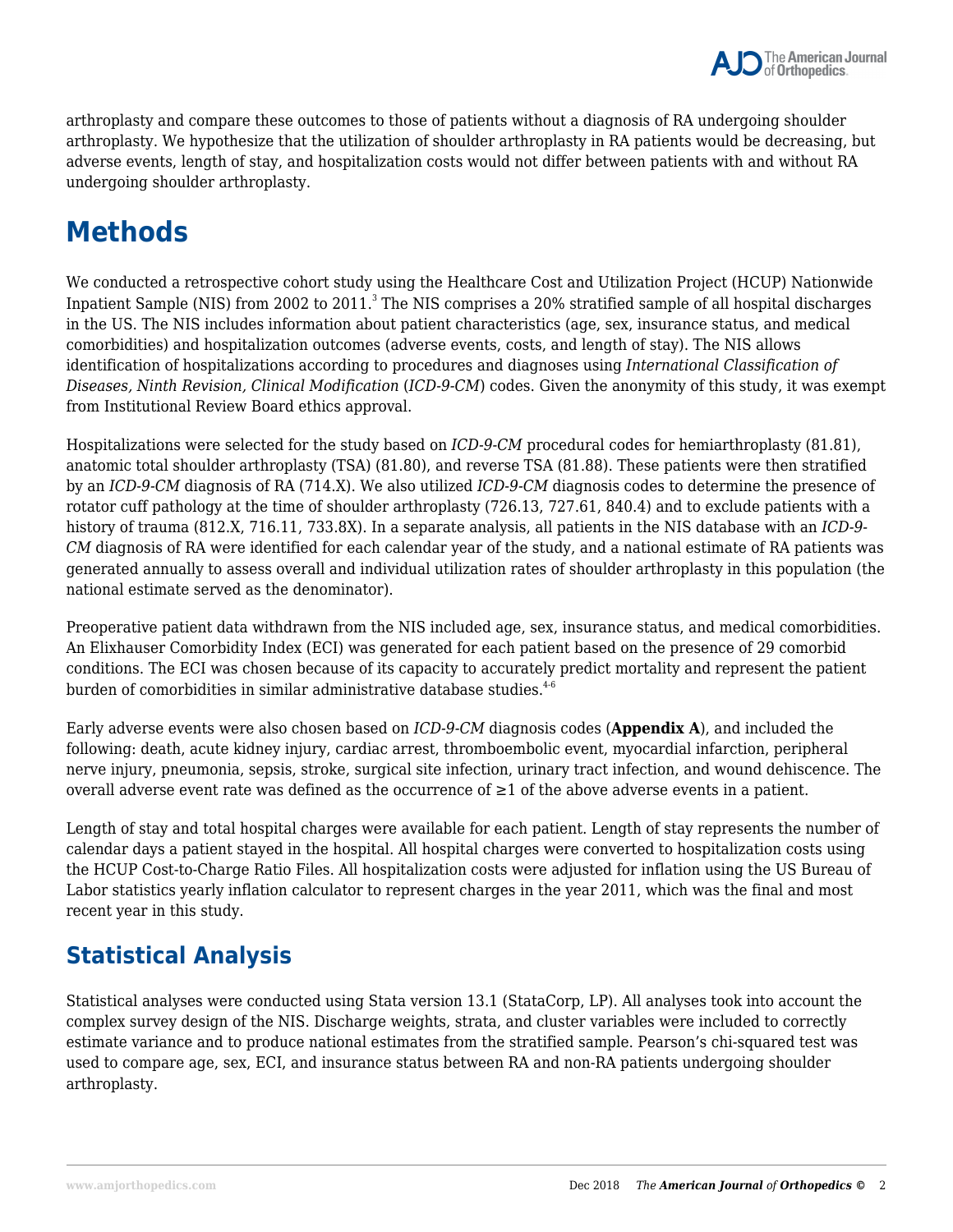Bivariate and multivariate logistic regressions were subsequently used to compare the rates of adverse events between RA and non-RA patients undergoing shoulder arthroplasty (non-RA cases were used as the reference). Multivariate linear regressions were used to compare hospital length of stay and hospitalization costs between RA and non-RA patients undergoing shoulder arthroplasty. The multivariate regressions were adjusted for baseline differences in age, sex, ECI, and insurance status. Cochran-Armitage tests for trend were used to assess trends over time. All tests were 2-tailed, and the statistical difference was established at a 2-sided α level of 0.05 (*P* < .05).

### **Results**

Overall, we identified 332,593 patients who underwent shoulder arthroplasty in the US between 2002 and 2011, of which 17,883 patients (5.4%) had a diagnosis of RA. In comparison with non-RA patients undergoing shoulder arthroplasty, patients with RA at the time of shoulder arthroplasty were significantly younger (65.2  $\pm$  12.5 years vs 68.4 ± 11.0 years, *P* < .001), included a significantly greater proportion of female patients (76.7% vs 53.8%, *P* < .001), and included a significantly higher proportion of patients with Medicaid insurance (3.6% vs 2.3%, *P* < .001). There were no significant differences in the mean ECI between patients with and without a diagnosis of RA (**Table 1**). As depicted in Table 1, there were significant differences in the utilization of specific shoulder arthroplasty types between patients with and without RA, whereby a significantly greater proportion of RA patients underwent hemiarthroplasty (HA) (31.6% vs 29.3%, *P* = .002) and reverse TSA (7.7% vs 6.6%, *P* = .002), whereas a significantly greater proportion of non-RA patients underwent anatomic SA (64.0% vs 60.8%,  $P = .002$ ).

Over the study period from 2002 to 2011, there was a significant increase in the overall utilization of shoulder arthroplasty in RA patients, as indicated by both the absolute number and the proportion of patients with a diagnosis of RA (*P* < .001) (**Table 2**, **Figure**). More specifically, 0.39% of RA patients underwent shoulder arthroplasty in 2002, as compared with 0.58% of RA patients in 2011 (*P* < .001) (Table 2). With respect to specific arthroplasty types, there was an exponential rise in the utilization of reverse TSA beginning in 2010 and a corresponding decrease in the rates of both HA and anatomic TSA (Table 2, Figure). In addition to changes in shoulder arthroplasty utilization over time among RA patients, we also observed a significant increase in the number of RA patients undergoing shoulder arthroplasty with a corresponding diagnosis of rotator cuff disease (9.7% in 2002 to 15.2% in 2011, *P* < .001).

Among patients with RA undergoing shoulder arthroplasty, the overall rate of early adverse events was 3.12%, of which the most common early adverse events were urinary tract infections  $(1.8\%)$ , acute kidney injury  $(0.66\%)$ , and pneumonia (0.38%) (**Table 3**). As compared with patients without a diagnosis of RA undergoing shoulder arthroplasty, there were no significant differences in the overall and individual rates of early adverse events (Table 3).

The mean length of stay following shoulder arthroplasty in RA patients was  $2.4 \pm 1.6$  days, and the mean hospitalization cost was  $$14,787 \pm $7625$  (Table 3). As compared with non-RA patients undergoing shoulder arthroplasty, there were no significant differences in the mean hospitalization costs; however, non-RA patients had a significantly shorter length of stay by  $0.1$  days ( $P = .002$ ) (Table 3).

## **Discussion**

In this study, we observed that the utilization of shoulder arthroplasty in patients with RA increased significantly in the decade from 2002 to 2011, largely related to a rise in TSA. Interestingly, we also observed a corresponding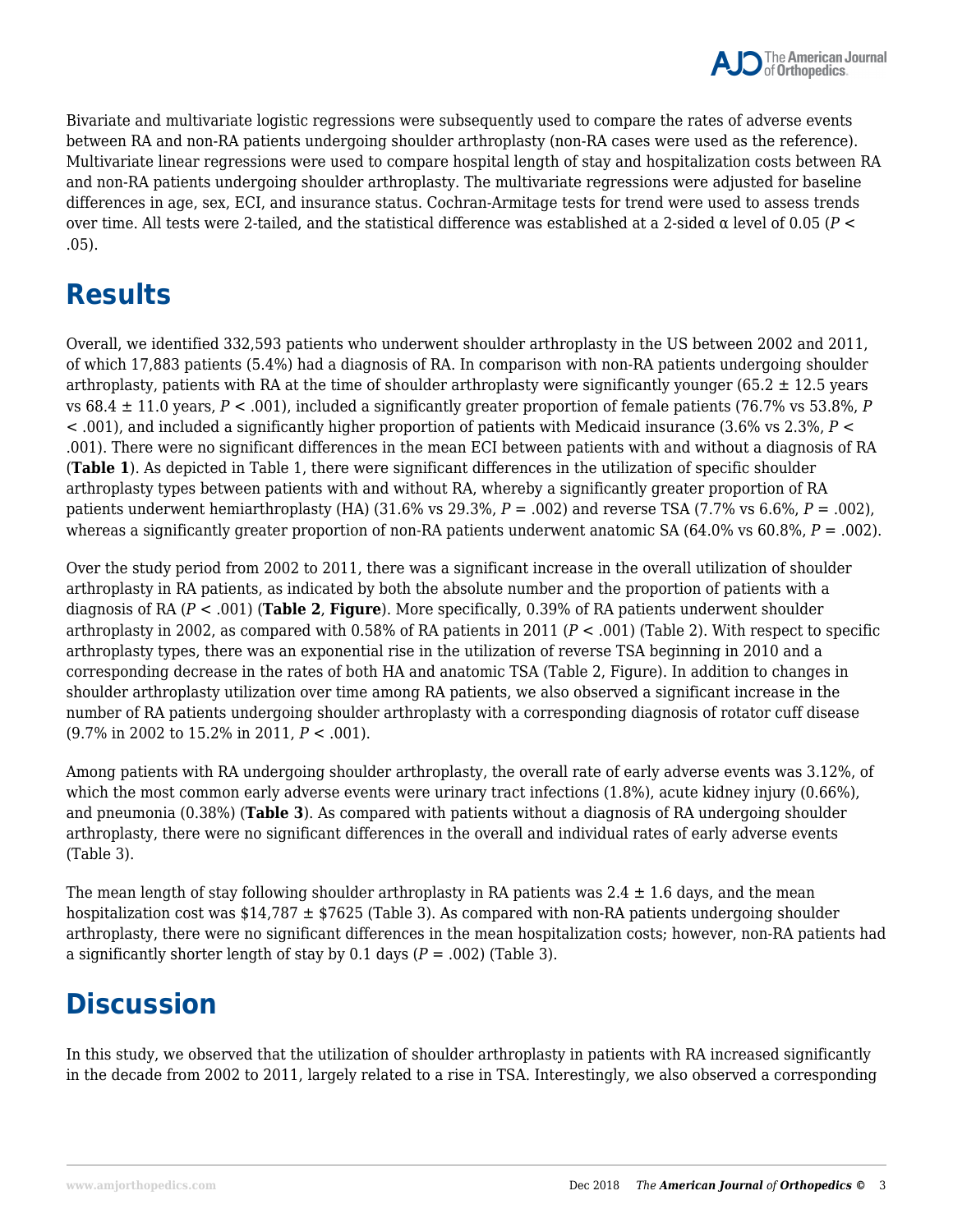

rise in the proportion of RA patients undergoing shoulder arthroplasty with a diagnosis of rotator cuff disease, and we believe that this may partly account for the recent increase in the use of the reverse TSA in this patient population. Additionally, we found shoulder arthroplasty in RA patients to be safe in the early postoperative period, with no significant increase in cost as compared with patients undergoing shoulder arthroplasty without a diagnosis of RA. Although we did observe a significant increase in length of stay among RA patients as compared with non-RA patients, the absolute difference was only 0.1 days, and given the aforementioned similarities in cost between RA and non-RA patients, we do not believe this difference to be clinically significant.

It has been theorized that the utilization of TJA in RA patients has been decreasing with improvements in medical management; however, this is largely based upon literature pertaining to lower extremity TJA. $^2$  On the contrary, past research pertaining to the utilization of shoulder arthroplasty in RA patients has been highly variable. For instance, a Swedish study demonstrated a statistically significant decrease in admissions associated with RArelated upper limb surgery and a stable rate of shoulder arthroplasty between 1998 and 2004. $^{\prime}$  Similarly, a Finnish study demonstrated that the annual incidence of primary joint arthroplasty in RA patients had declined from 1995 to 2010, with a greater decline for upper-limb arthroplasty as compared with lower-limb arthroplasty.<sup>8</sup> Despite these European observations, Jain and colleagues $^{\circ}$  reported an increasing rate of TSA among RA patients in the US between the years 1992 and 2005. In this study, we demonstrate a clear increase in the utilization of shoulder arthroplasty among RA patients between 2002 and 2011. What was most striking about our observation was that the rise in utilization appeared to be driven by an increase in TSA, whereas the utilization of HA decreased over time. This change in practice likely reflects several factors, including the multitude of studies that have demonstrated improved outcomes with anatomic TSA as compared with HA in RA patients.<sup>10-14</sup>

Perhaps the most interesting aspect of our data was the recent exponential rise in the utilization of the reverse TSA. Despite improved outcomes following TSA as compared with HA in RA patients, these outcomes all appear to be highly dependent upon the integrity of the rotator cuff.<sup>10</sup> In fact, there is evidence that failure of the rotator cuff could be as high as 75% within 10 years of TSA in patients with RA,<sup>15</sup> which ultimately could jeopardize the long-term durability of the TSA implant in this patient population.<sup>11</sup> For this reason, interest in the reverse TSA for the RA patient population has increased since its introduction in the US in 2004;<sup>16</sup> in fact, in RA patients with endstage inflammatory arthropathy and a damaged rotator cuff, the reverse TSA has demonstrated excellent results.17-20 Based upon this evidence, it is not surprising that we found an exponential rise in the use of the reverse TSA since 2010, which corresponds to the introduction of an *ICD-9* code for this implant.<sup>21</sup> Prior to 2010, it is likely that many implanted reverse TSAs were coded as TSA, and for this reason, we believe that the observed rise in the utilization of TSA in RA patients prior to 2010 may have been partly fueled by an increase in the use of the reverse TSA. To further support this theory, there was a dramatic decrease in the use of anatomic TSA following 2010, and we believe this was related to increased awareness of the newly introduced reverse TSA code among surgeons.

Another consideration when examining the utilization of shoulder arthroplasty in RA patients is its versatility in managing different disease states, including rotator cuff disease. As has been documented in the literature, outcomes of rotator cuff repair in RA patients are discouraging.<sup>22</sup> For this reason, it is reasonable for surgeons and patients with RA to consider alternatives to rotator cuff repair when nonoperative management has failed to provide adequate improvement in symptoms. One alternative may be shoulder arthroplasty, namely the reverse TSA. In this study, we observed a significant increase in the rate of diagnosis of rotator cuff disease among RA patients undergoing shoulder arthroplasty from 2002 to 2011 (9.7% in 2002 to 15.2% in 2011, *P* < .001), and it is our belief that the simultaneous increase in the diagnosis of rotator cuff disease and use of TSA is not coincidental. More specifically, there is likely an emerging trend among surgeons toward using the reverse TSA to manage rotator cuff tears in the RA population, rather than undertaking a rotator cuff repair that carries a high rate of failure. Going forward, there is a need to not only identify this trend more clearly but to also compare the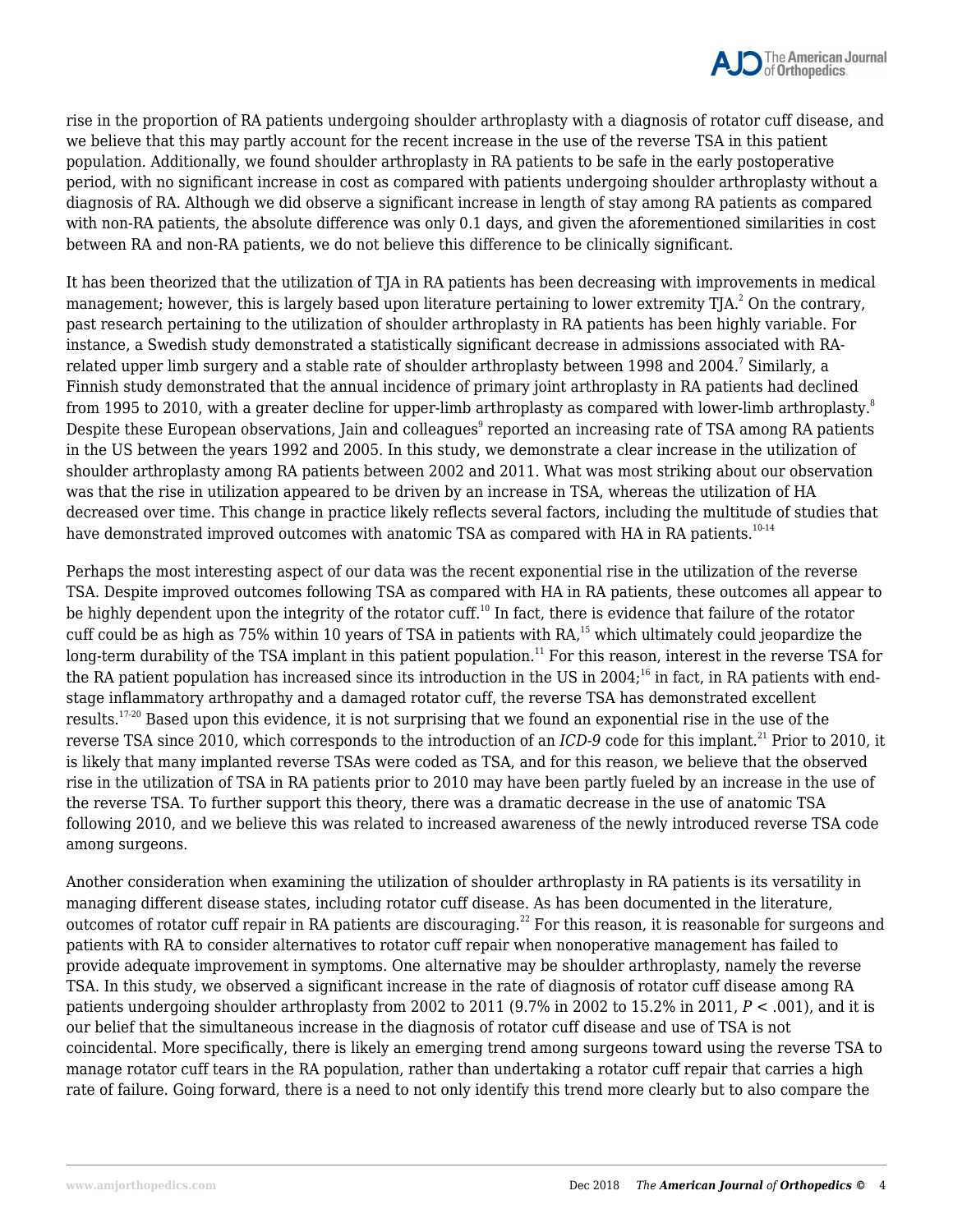

outcomes between reverse TSA and rotator cuff repair in the management of rotator cuff tears in RA patients.

In this study, we observed that RA patients undergoing shoulder arthroplasty were significantly younger than non-RA patients undergoing shoulder arthroplasty. At first, this observation seems to counter recent literature suggesting that the age of patients with inflammatory arthropathy undergoing TJA is increasing over time;<sup>1</sup> however, looking more closely at the data, it becomes clearer that the mean age we report is actually a relative increase as compared with past clinical studies pertaining to RA patients undergoing shoulder arthroplasty (mean ages of 47 years,  $23$  55 years,  $24$  60 years,  $10$  and 62 years<sup>25</sup>). On the other hand, the continued existence of an age gap between RA and non-RA patients undergoing shoulder arthroplasty may be the result of several possible phenomena. First, this may reflect issues with patient access to and coverage of expensive biologic antirheumatic medication that would otherwise mitigate disease progression. For instance, the out-of-pocket expense for biologic medication through Medicaid and Medicare is substantial,<sup>26</sup> which has direct implications on over two-thirds of our RA cohort. Second, it may be skewed by the proportion of RA patients who have previously been or continue to be poorly managed, enabling disease progression to end-stage arthropathy at a younger age. Ultimately, further investigation is needed to determine the reasons for this continued age disparity.

In comparing RA and non-RA patients undergoing shoulder arthroplasty, we did not find a significant difference in the overall nor the individual rates of early adverse events. This finding appears to be unique, as similar studies pertaining to total knee arthroplasty (TKA) demonstrated a significantly higher incidence of postoperative pneumonia and bleeding requiring transfusion among RA patients as compared with non-RA patients.<sup>27</sup> In patients with RA being treated with biologic medication and undergoing shoulder arthroplasty, the frequent concern in the postoperative period is the integrity of the wound and the potential for infection.<sup>28</sup> In this study, we did not find a significant difference in the rate of early infection, and although the difference in the rate of early wound dehiscence approached significance, it did not meet the threshold of 0.05 (*P* = .09). This finding is in keeping with the aforementioned NIS study pertaining to TKA, and we believe that it likely reflects the short duration of followup for patients in both studies. Given the nature of the database we utilized, we were only privy to complications that arose during the inpatient hospital stay, and it is likely that the clear majority of patients who develop a postoperative infection or wound dehiscence do so in the postoperative setting following discharge. A second concern regarding postoperative wound complications is the management of biologic medication in the perioperative period, which we cannot determine using this database. Despite all these limitations specific to this database, a past systematic review of reverse TSA in RA patients found a low rate of deep infection after reverse TSA in RA patients  $(3.3\%)$ ,<sup>17</sup> which was not higher than that after shoulder arthroplasty performed in non-RA patients.

A final demonstration from this study is that the hospital length of stay was significantly longer for RA patients than non-RA patients undergoing shoulder arthroplasty; however, given that the difference was only 0.1 days, and there was no significant difference in hospitalization cost, we are inclined to believe that statistical significance may not translate into clinical significance in this scenario. Ultimately, we do believe that length of stay is an important consideration in the current healthcare system, and given our finding that shoulder arthroplasty in the RA patient is safe in the early postoperative period, that a prolonged postoperative hospitalization is not warranted on the sole basis of a patient's history of RA.

As with all studies using data from a search of an administrative database, such as the NIS database, this study has limitations. First, this type of research is limited by the reliability of both diagnosis and procedural coding. Although the NIS database has demonstrated high reliability, $^3$  it is still possible that events may have been miscoded. Second, the tracking period for adverse events is limited to the inpatient hospital stay, which may be too short to detect certain postoperative complications. As such, the rates we report are likely underestimates of the true incidence of these complications, but this is true for both the RA and non-RA populations. Third, the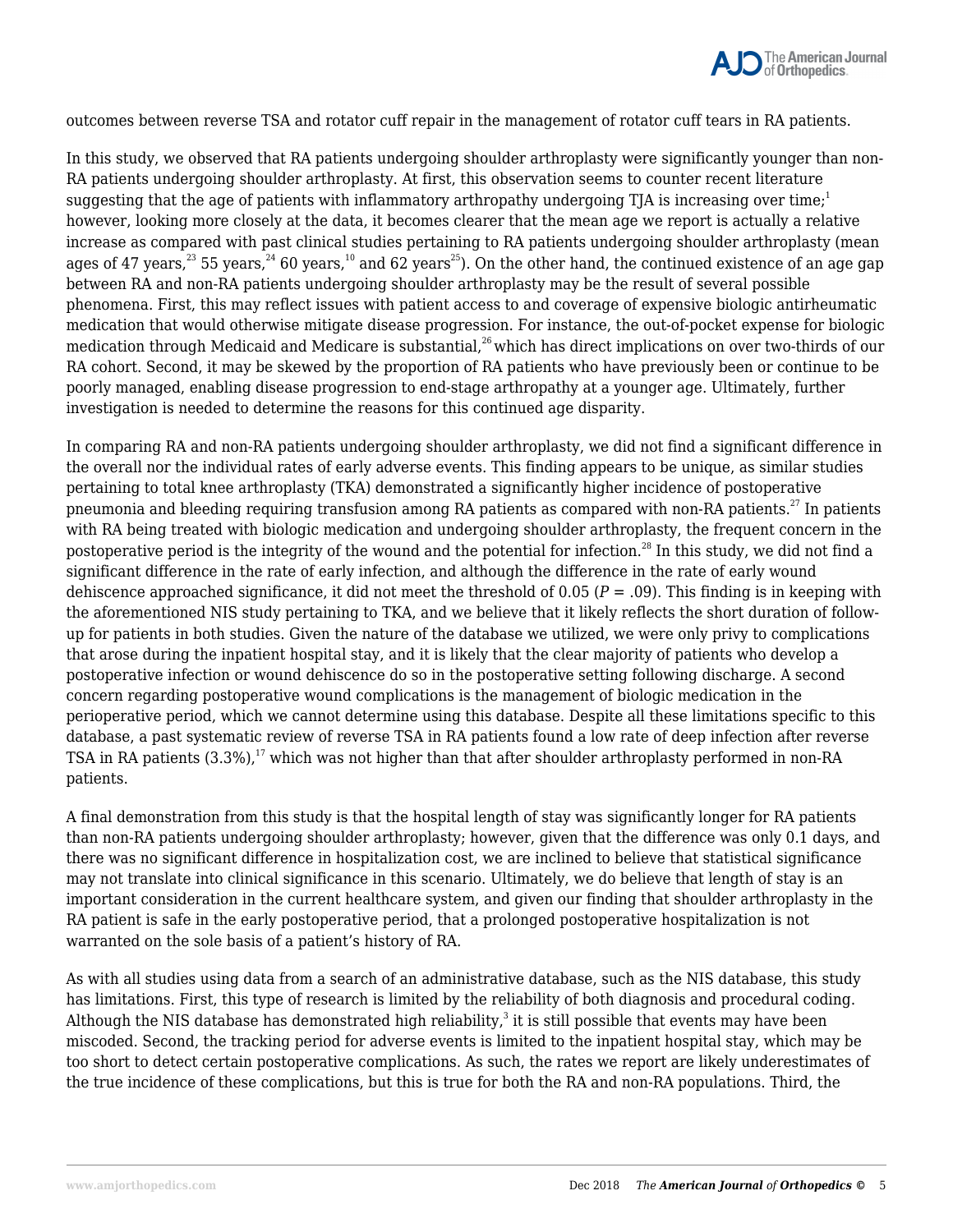

comparisons we draw between RA and non-RA patients are limited to the scope of the NIS database and the available data; as such, we could not draw comparisons between preoperative disease stage, intraoperative findings, and postoperative course following hospital discharge. Lastly, our data are limited to a distinct period between 2002 and 2011 and may not reflect current practice. Ultimately, our findings may underestimate current trends in shoulder arthroplasty utilization among RA patients, particularly for the reverse TSA.

### **Conclusion**

In this study, we found that the utilization of shoulder arthroplasty in patients with RA increased significantly from 2002 to 2011, largely related to a rise in the utilization of TSA. Similarly, we observed a rise in the proportion of RA patients undergoing shoulder arthroplasty with a corresponding diagnosis of rotator cuff disease, and we believe the increased utilization of shoulder arthroplasty among RA patients resulted from management of both end-stage inflammatory arthropathy and rotator cuff disease. Although we did not find a significant difference between RA and non-RA patients in the rates of early adverse events and overall hospitalization costs following shoulder arthroplasty, length of stay was significantly longer among RA patients; however, the absolute difference does not appear to be clinically significant.

## **Key Info**

### **Figures/Tables**

Figures / Tables:

**salzman16\_00304\_f1.jpg**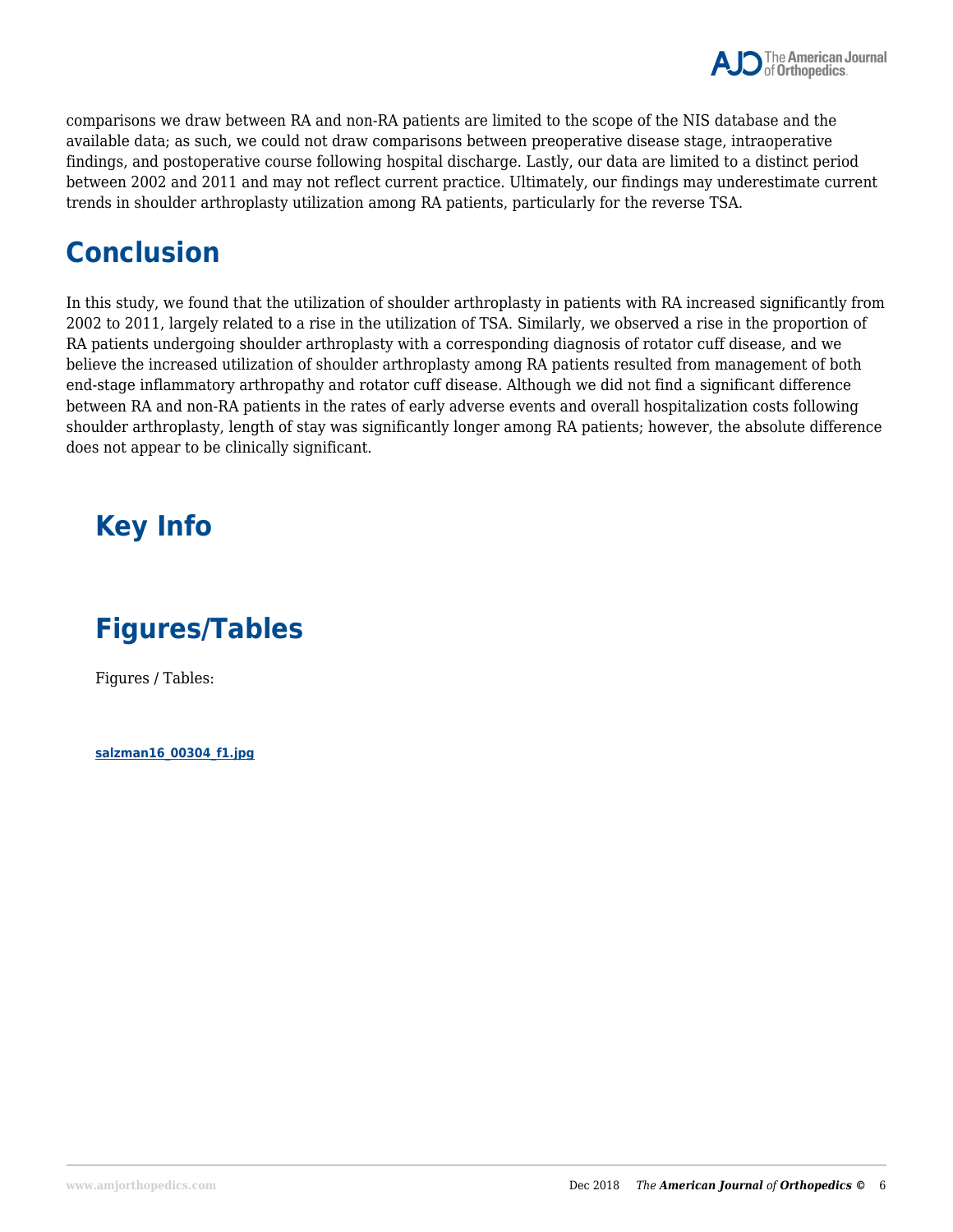



Figure. The overall and individual rates of shoulder arthroplasty utilization in rheumatoid arthritis patients in the US between 2002 and 2011.

Abbreviations: HA, hemiarthroplasty; TSA, total shoulder arthroplasty.

#### **salzman16\_00304\_t1.jpg**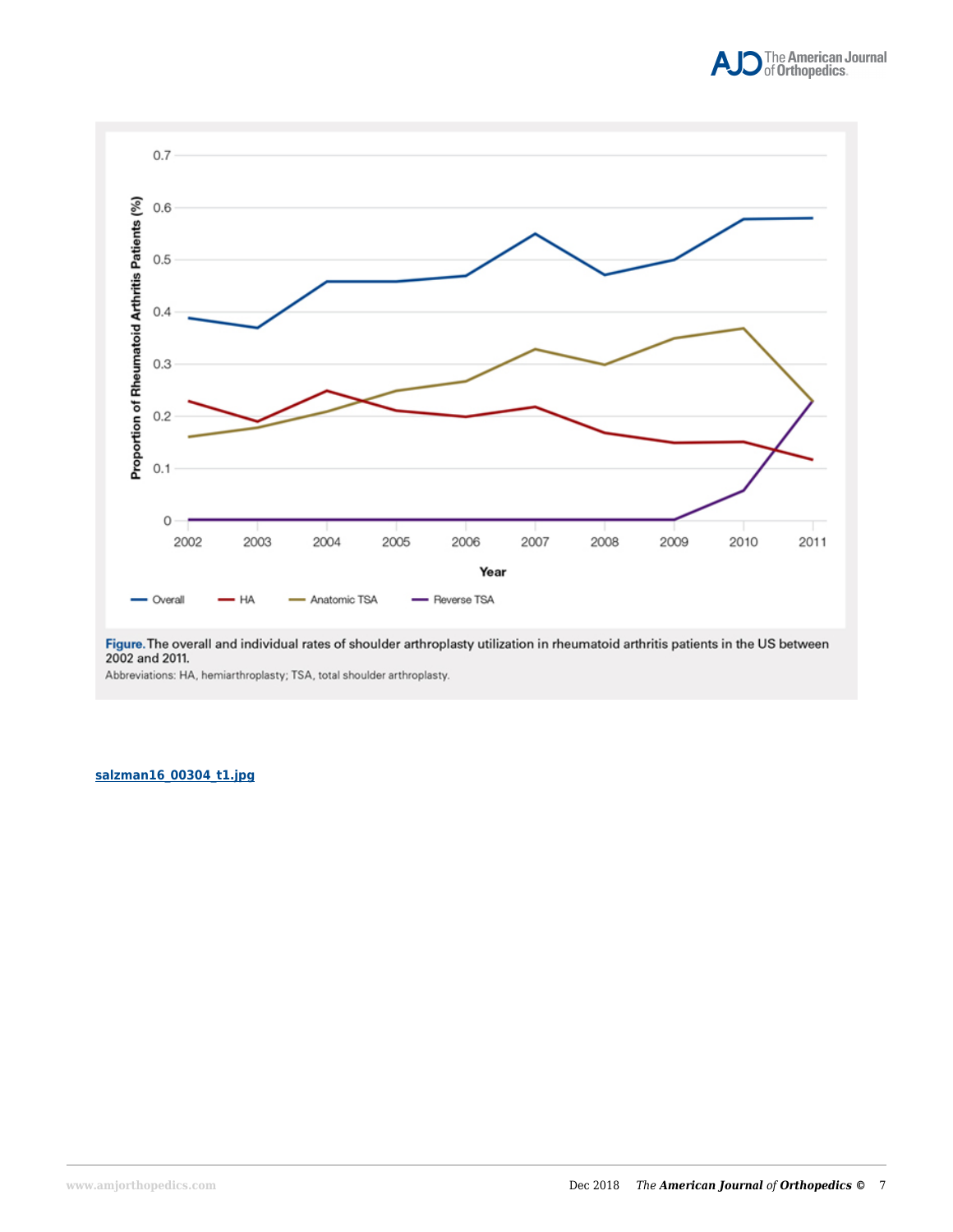|                                                                      | <b>All Patients</b>              | Non-RA                          | RA                  | P-Value <sup>a</sup> |
|----------------------------------------------------------------------|----------------------------------|---------------------------------|---------------------|----------------------|
| Overall                                                              |                                  | 332,593 (100%) 314,710 (94.6%)  | 17,883<br>$(5.4\%)$ |                      |
| <b>Mean Age (years)</b>                                              | $68.2 \pm 11.1$                  | $68.4 \pm 11.0$                 | $65.2 \pm 12.5$     | < 0.001              |
| <b>Age Categories (years)</b>                                        |                                  |                                 |                     | < 0.001              |
| 18-59<br>60-69<br>70-79<br>$80+$<br>29.7%<br>35.4%<br>14.7%          | 20.0%<br>29.7%<br>35.6%<br>15.1% | 19.6%<br>30.9%<br>32.1%<br>9.8% | 27.2%               |                      |
| <b>Female Sex</b>                                                    | 55.1%                            | 53.8%                           | 76.7%               | 0.001                |
| <b>Mean Elixhauser Comorbidity Index</b>                             | $0.8 \pm 3.5$                    | $0.8 \pm 3.5$                   | $0.8 \pm 3.4$       | 0.632                |
| <b>Insurance Status</b>                                              |                                  |                                 |                     | 0.001                |
| Medicare<br>Medicaid<br>Private<br>Self-pay<br>2.4%<br>27.6%<br>0.4% | 65.7%<br>2.3%<br>27.6%<br>0.4%   | 65.7%<br>3.6%<br>28.5%<br>0.2%  | 65.7%               |                      |
| Other                                                                | 3.9%                             | 4.0%                            | 1.9%                |                      |
| Procedure                                                            |                                  |                                 |                     | 0.002                |
| HA<br>Anatomic TSA<br>Reverse TSA<br>63.9%<br>6.7%                   | 29.5%<br>64.0%<br>6.6%           | 29.3%<br>60.8%<br>7.7%          | 31.6%               |                      |

**Table 1. Overall Cohort and Individual Group Demographics** 

<sup>a</sup>Bolding indicates statistical significance (P < 0.05).

Abbreviations: HA, hemiarthroplasty; RA, rheumatoid arthritis; TSA, total shoulder arthroplasty.

**Table 2.** The Annual Utilization of Shoulder Arthroplasty Among Patients with a Diagnosis of Rheumatoid Arthritis.

#### **Proportion of RA patients**

| YearOverall Rate of Shoulder Arthroplasty <sup>a</sup> | <b>HA Anatomic TSA</b> Reverse |  |
|--------------------------------------------------------|--------------------------------|--|
| 20020.39                                               | 0.230.16                       |  |
| 20030.37                                               | 0.190.18                       |  |
| 20040.46                                               | 0.250.21                       |  |
| 20050.46                                               | 0.210.25                       |  |
| 20060.47                                               | 0.200.27                       |  |
|                                                        |                                |  |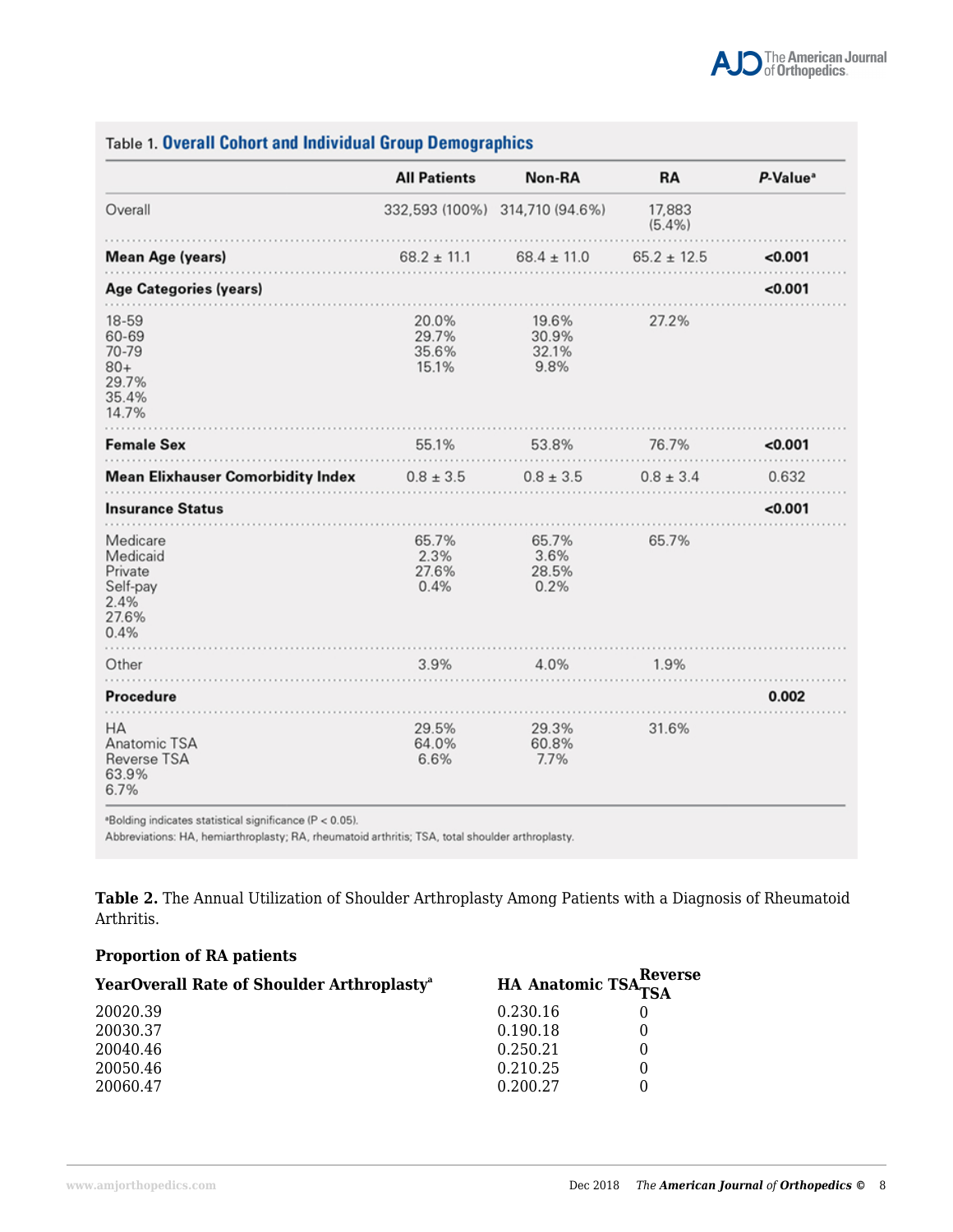

| 20070.55                              | 0.220.33 |          |
|---------------------------------------|----------|----------|
| 20080.47                              | 0.170.30 | 0        |
| 20090.50                              | 0.150.35 | $\theta$ |
| 20100.58                              | 0.150.37 | 0.06     |
| 20110.58                              | 0.120.23 | 0.23     |
| <b>Absolute number of RA patients</b> |          |          |
| 20021295                              | 768 527  | 0        |
| 20031247                              | 650 597  | 0        |
| 20041667                              | 906 761  | $\theta$ |
| 20051722                              | 776946   | $\Omega$ |
| 20061847                              | 794 1053 | 0        |
| 20072249                              | 910 1339 | $\theta$ |
| 20082194                              | 799 1395 | $\Omega$ |
| 20092407                              | 724 1683 | $\theta$ |
| 20102869                              | 722 1857 | 290      |
| 20113193                              | 649 1261 | 1283     |

<sup>a</sup>Rate determined as number of RA patients undergoing shoulder arthroplasty compared to the number of patients with an RA diagnosis in the stated calendar year.

Abbreviations: HA, hemiarthroplasty; RA, rheumatoid arthritis; TSA, total shoulder arthroplasty.

**Table 3.** A Comparison of Early Adverse Events, Length of Stay, and Cost Between Patients With and Without Rheumatoid Arthritis (RA) Undergoing Shoulder Arthroplasty

#### **Comparison of Early Adverse Event Rates**

|                                                          | <b>Non-RA Patients</b>              | <b>RA Patients</b> | <b>Multivariate Logistic</b><br><b>Regression</b> |                |
|----------------------------------------------------------|-------------------------------------|--------------------|---------------------------------------------------|----------------|
|                                                          |                                     |                    | <b>Odds Ratio</b>                                 | <b>P-Value</b> |
| <b>Overall adverse event rate 3.02%</b>                  |                                     | 3.12%              | 1.0                                               | 0.83           |
| Specific adverse event rate                              |                                     |                    |                                                   |                |
| Death                                                    | 0.08%                               | 0.05%              | 0.9                                               | 0.91           |
| Acute kidney injury                                      | 0.85%                               | 0.66%              | 0.9                                               | 0.59           |
| Cardiac arrest                                           | 0.05%                               | 0.05%              | 1.3                                               | 0.70           |
| Thromboembolic event                                     | 0.01%                               | 0.00%              |                                                   |                |
| Myocardial Infarction                                    | 0.22%                               | 0.06%              | 0.4                                               | 0.17           |
| Peripheral nerve injury                                  | 0.08%                               | 0.11%              | 1.5                                               | 0.45           |
| Pneumonia                                                | 0.47%                               | 0.38%              | 0.9                                               | 0.70           |
| Sepsis                                                   | 0.08%                               | 0.08%              | 1.3                                               | 0.62           |
| Stroke                                                   | 0.07%                               | 0.05%              | 0.9                                               | 0.93           |
| Surgical site infection                                  | 0.09%                               | 0.13%              | 1.4                                               | 0.52           |
| Urinary tract infection                                  | 1.44%                               | 1.80%              | 1.1                                               | 0.46           |
| Wound dehiscence                                         | 0.01%                               | 0.05%              | 3.6                                               | 0.09           |
| <b>Comparison of Length of Stay and Hospital Charges</b> |                                     |                    |                                                   |                |
|                                                          | <b>Non-RA Patients</b><br>(percent) | <b>RA Patients</b> | <b>Multivariate Linear</b><br><b>Regression</b>   |                |
|                                                          |                                     | (percent)          | <b>Beta</b>                                       | P-Value        |
| Length of stay <sup>a</sup>                              | $2.3 \pm 2.0$                       | $2.4 \pm 1.6$      | $+0.1$                                            | 0.002          |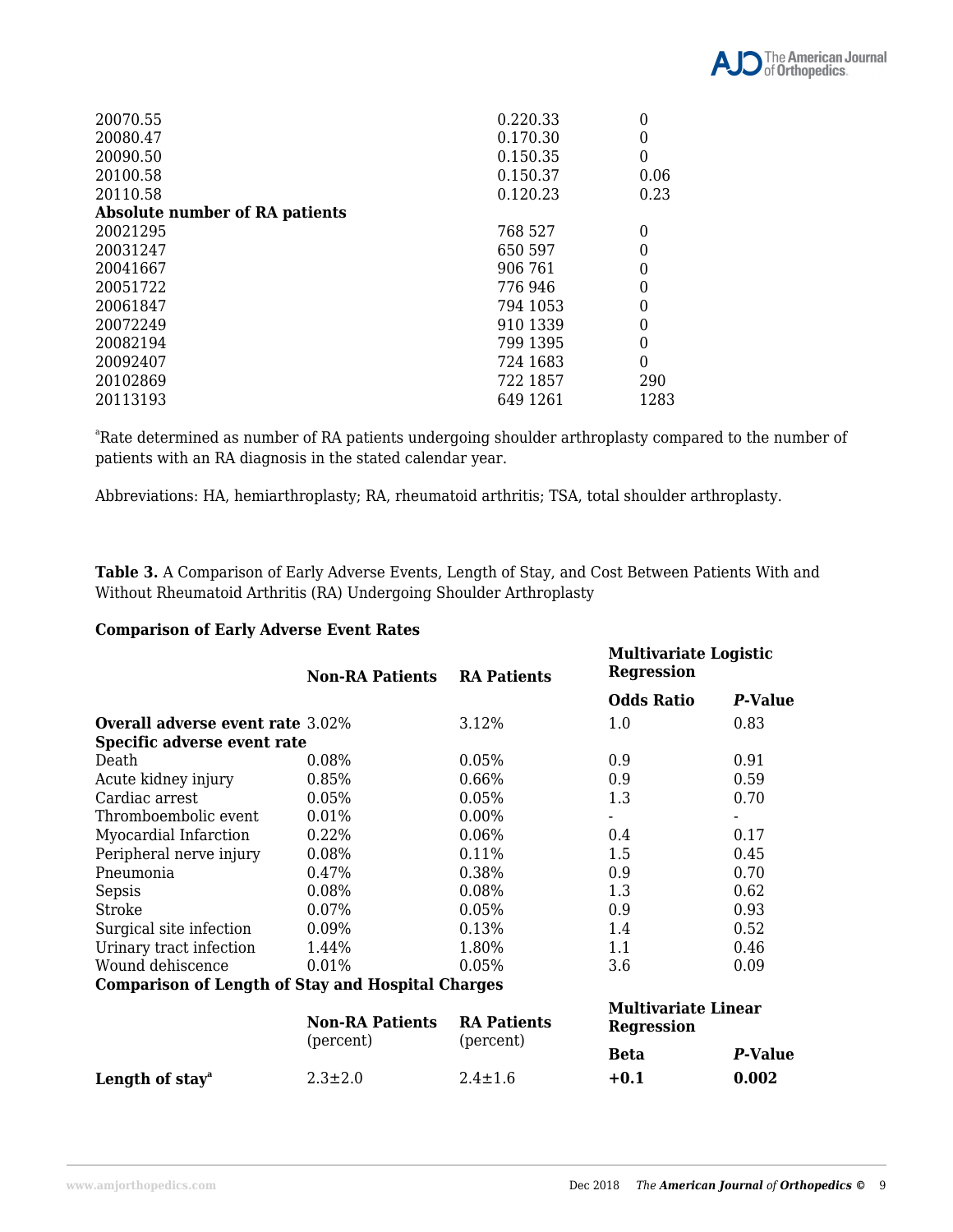

**Hospitalization cost<sup>b</sup>** 14,826±8,336 14,787±7,625 +93 0.59

<sup>a</sup>Reported in days. <sup>b</sup>Reported in 2011 US dollars, adjusted for inflation.

**Appendix A.** *ICD-9-CM* Codes Corresponding to Postoperative Adverse Events

| Event                               | $ICD-9-CM$                                                               |
|-------------------------------------|--------------------------------------------------------------------------|
| Acute kidney injury                 | 584.5-584.9                                                              |
| Cardiac arrest 427.41, 427.5        |                                                                          |
|                                     | Thromboembolic event 453.2-453.4, 453.82-453.86, 415.1                   |
| Myocardial Infarction 410.00-410.92 |                                                                          |
|                                     | Peripheral nerve injury953.0-953.9 954.0-954.9, 955.0-955.9, 956.0-956.9 |
| Pneumonia                           | 480.0-480.9, 481, 482.0-482.9, 483.0-483.8, 484.1-484.8, 485,            |
|                                     | 486                                                                      |
| Sepsis                              | 038.0-038.9, 112.5, 785.52, 995.91, 995.92                               |
| Stroke                              | 430, 432, 433.01-434.91, 997.02                                          |
|                                     | Surgical site infection 998.51, 998.59, 996.67                           |
| Urinary tract infection 599         |                                                                          |
| Wound dehiscence 998.30-998.33      |                                                                          |

Abbreviation: *ICD-9-CM*, *International Classification of Diseases, Ninth Revision, Clinical Modification*

### **References**

### **References**

References

1. Mertelsmann-Voss C, Lyman S, Pan TJ, Goodman SM, Figgie MP, Mandl LA. US trends in rates of arthroplasty for inflammatory arthritis including rheumatoid arthritis, juvenile idiopathic arthritis, and spondyloarthritis. *Arthritis Rheumatol*. 2014;66(6):1432-1439. doi:10.1002/art.38384.

2. Louie GH, Ward MM. Changes in the rates of joint surgery among patients with rheumatoid arthritis in California, 1983-2007. *Ann Rheum Dis*. 2010;69(5):868-871. doi:10.1136/ard.2009.112474.

*3. HCUP Nationwide Inpatient Sample (NIS) Healthcare Cost and Utilization Project (HCUP)*. Agency for Healthcare Research and Quality; 2002-2011.

4. Elixhauser A, Steiner C, Harris DR, Coffey RM. Comorbidity measures for use with administrative data. *Med Care*. 1998;36(1):8-27. doi:10.1097/00005650-199801000-00004.

5. Sharabiani MT, Aylin P, Bottle A. Systematic review of comorbidity indices for administrative data. *Med Care*. 2012;50(12):1109-1118. doi:10.1097/MLR.0b013e31825f64d0.

6. van Walraven C, Austin PC, Jennings A, Quan H, Forster AJ. A modification of the Elixhauser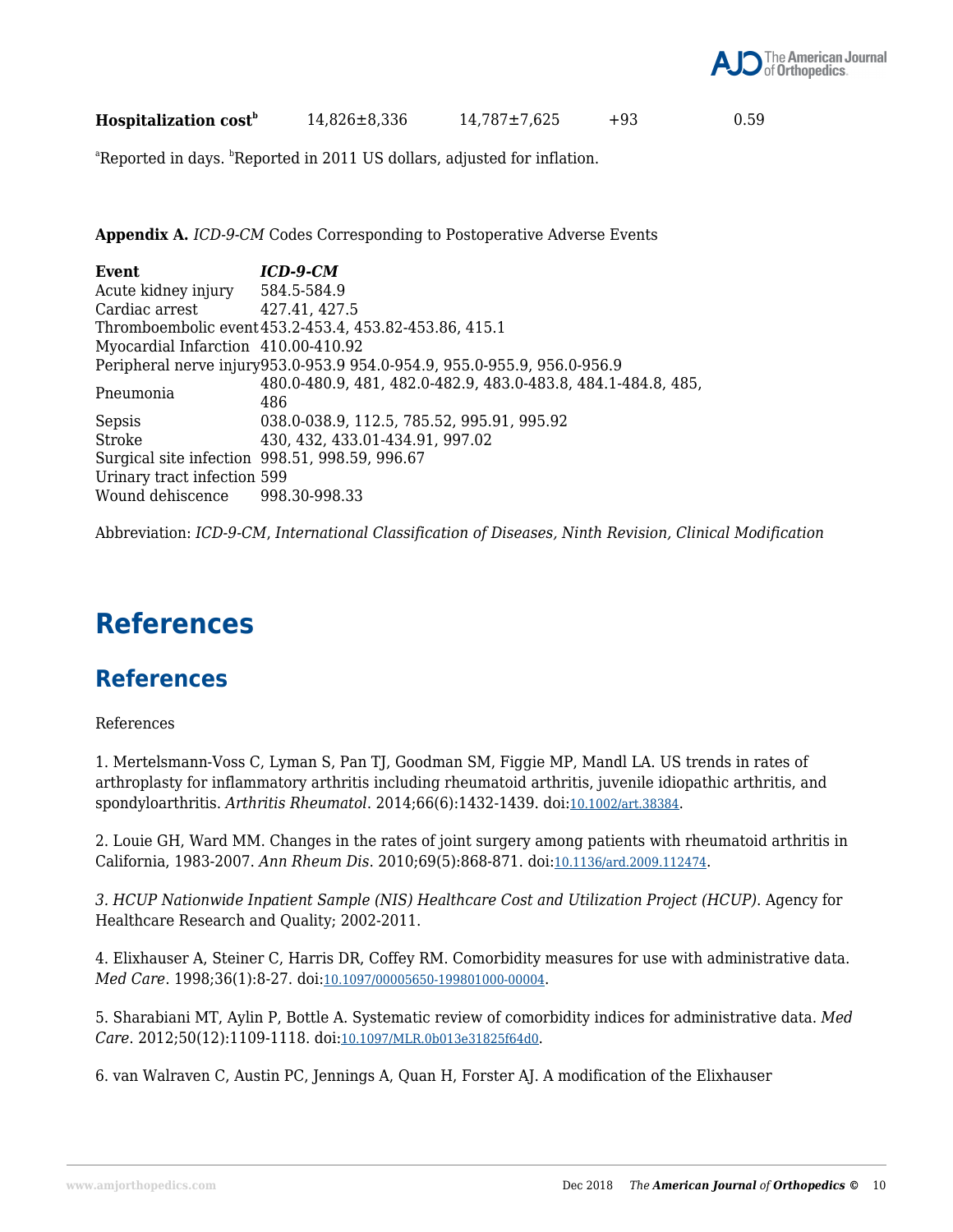

comorbidity measures into a point system for hospital death using administrative data. *Med Care*. 2009;47(6):626-633. doi:10.1097/MLR.0b013e31819432e5.

7. Weiss RJ, Ehlin A, Montgomery SM, Wick MC, Stark A, Wretenberg P. Decrease of RA-related orthopaedic surgery of the upper limbs between 1998 and 2004: data from 54,579 Swedish RA inpatients. *Rheumatol Oxf*. 2008 ;47(4):491-494. doi. 10.1093/rheumatology/ken009.

8. Jämsen E, Virta LJ, Hakala M, Kauppi MJ, Malmivaara A, Lehto MU. The decline in joint replacement surgery in rheumatoid arthritis is associated with a concomitant increase in the intensity of anti-rheumatic therapy: a nationwide register-based study from 1995 through 2010. *Acta Orthop*. 2013;84(4):331-337. doi:10.3109/17453674.2013.810519.

9. Jain A, Stein BE, Skolasky RL, Jones LC, Hungerford MW. Total joint arthroplasty in patients with rheumatoid arthritis: a United States experience from 1992 through 2005. *J Arthroplasty*. 2012;27(6):881-888. doi:10.1016/j.arth.2011.12.027.

10. Barlow JD, Yuan BJ, Schleck CD, Harmsen WS, Cofield RH, Sperling JW. Shoulder arthroplasty for rheumatoid arthritis: 303 consecutive cases with minimum 5-year follow-up. *J Shoulder Elbow Surg*. 2014;23(6):791-799. doi:10.1016/j.jse.2013.09.016.

11. Collins DN, Harryman DT, Wirth MA. Shoulder arthroplasty for the treatment of inflammatory arthritis. *J Bone Joint Surg Am.* 2004;86–A(11):2489-2496. doi:10.2106/00004623-200411000-00020.

12. Rahme H, Mattsson P, Wikblad L, Larsson S. Cement and press-fit humeral stem fixation provides similar results in rheumatoid patients. *Clin Orthop Relat Res*. 2006;448:28-32. doi:10.1097/01.blo.0000224007.25636.85.

13. Rozing PM, Nagels J, Rozing MP. Prognostic factors in arthroplasty in the rheumatoid shoulder. *HSS J*. 2011;7(1):29-36. doi:10.1007/s11420-010-9172-1.

14. Sperling JW, Cofield RH, Schleck CD, Harmsen WS. Total shoulder arthroplasty versus hemiarthroplasty for rheumatoid arthritis of the shoulder: results of 303 consecutive cases. *J Shoulder Elbow Surg*. 2007;16(6):683-690. doi:10.1016/j.jse.2007.02.135.

15. Khan A, Bunker TD, Kitson JB. Clinical and radiological follow-up of the Aequalis third-generation cemented total shoulder replacement: a minimum ten-year study. *J Bone Joint Surg Br*. 2009;91(12):1594-1600. doi:10.1302/0301-620X.91B12.22139.

16. Guery J, Favard L, Sirveaux F, Oudet D, Mole D, Walch G. Reverse total shoulder arthroplasty: survivorship analysis of eighty replacements followed for five to ten years. *J Bone Joint Surg Am.* 2006;88(8):1742-1747. doi:10.2106/JBJS.E.00851.

17. Gee ECA, Hanson EK, Saithna A. Reverse shoulder arthroplasty in rheumatoid arthritis: A systematic review. *Open Orthop J*. 2015;9:237-245. doi:10.2174/1874325001509010237.

18. Holcomb JO, Hebert DJ, Mighell MA, et al. Reverse shoulder arthroplasty in patients with rheumatoid arthritis. *J Shoulder Elbow Surg*. 2010;19(7):1076-1084. doi:10.1016/j.jse.2009.11.049.

19. Postacchini R, Carbone S, Canero G, Ripani M, Postacchini F. Reverse shoulder prosthesis in patients with rheumatoid arthritis: a systematic review. *Int Orthop.* 2016;40(5):965-973.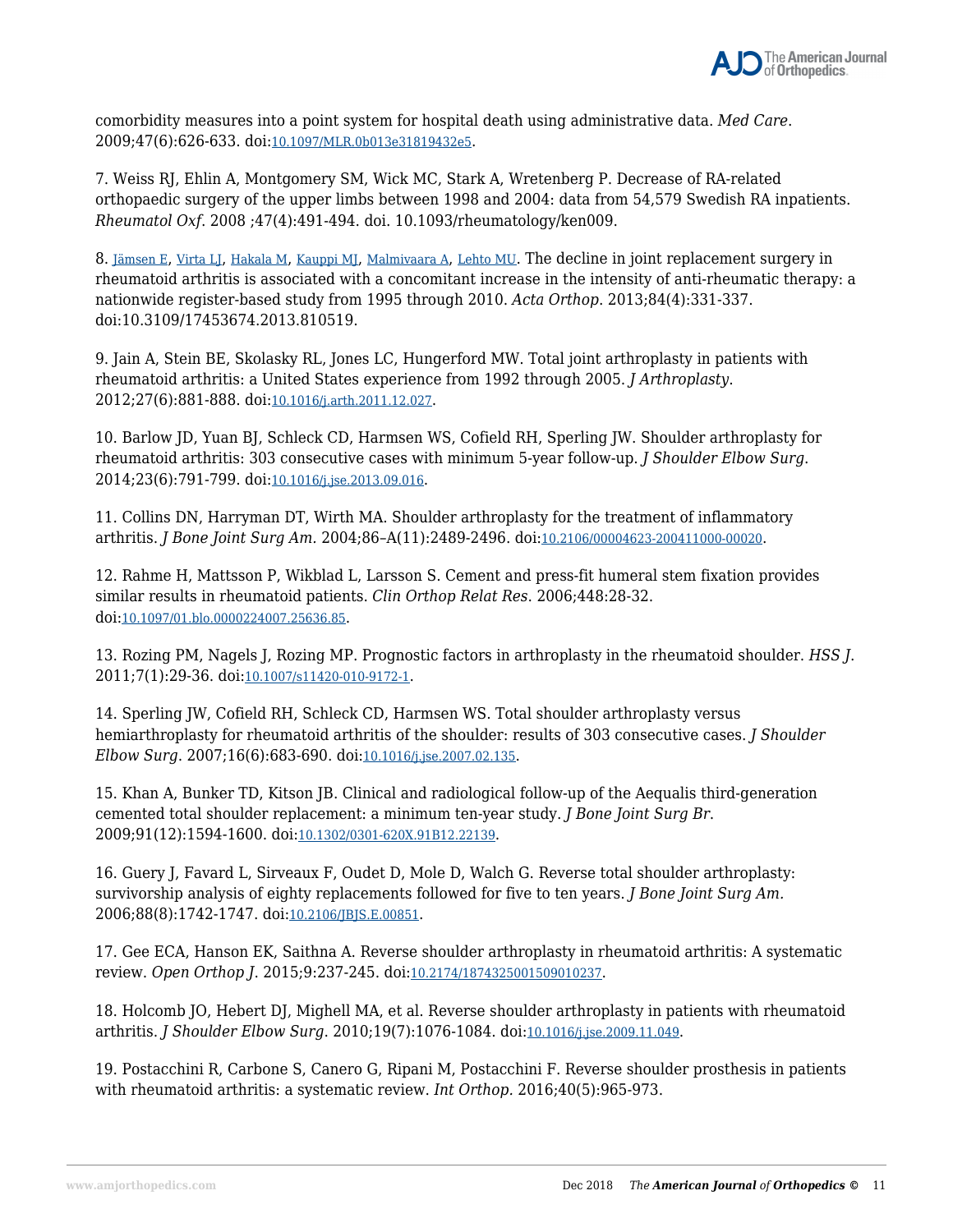doi:10.1007/s00264-015-2916-2.

20. Rittmeister M, Kerschbaumer F. Grammont reverse total shoulder arthroplasty in patients with rheumatoid arthritis and nonreconstructible rotator cuff lesions. *J Shoulder Elbow Surg*. 2001;10(1):17-22. doi:10.1067/mse.2001.110515.

21. American Medical Association. American Medical Association Web site. www.ama-assn.org/ama. Accessed January 15, 2016.

22. Smith AM, Sperling JW, Cofield RH. Rotator cuff repair in patients with rheumatoid arthritis. *J Bone Joint Surg*. 2005;87(8):1782-1787. doi:10.2106/JBJS.D.02452.

23. Betts HM, Abu-Rajab R, Nunn T, Brooksbank AJ. Total shoulder replacement in rheumatoid disease: a 16- to 23-year follow-up. *J Bone Joint Surg Br*. 2009;91(9):1197-1200. doi:10.1302/0301-620X.91B9.22035.

24. Geervliet PC, Somford MP, Winia P, van den Bekerom MP. Long-term results of shoulder hemiarthroplasty in patients with rheumatoid arthritis. *Orthopedics*. 2015;38(1):e38-e42. doi:10.3928/01477447-20150105-58.

25. Hettrich CM, Weldon E III, Boorman RS, Parsons M IV, Matsen FA III. Preoperative factors associated with improvements in shoulder function after humeral hemiarthroplasty. *J Bone Joint Surg*. 2004;86–A(7):1446-1451.

26. Yazdany J, Dudley RA, Chen R, Lin GA, Tseng CW. Coverage for high-cost specialty drugs for rheumatoid arthritis in Medicare Part D. *Arthritis Rheumatol*. 2015;67(6):1474-1480. doi:10.1002/art.39079.

27. Jauregui JJ, Kapadia BH, Dixit A, et al. Thirty-day complications in rheumatoid patients following total knee arthroplasty. *Clin Rheumatol*. 2016;35(3):595-600. doi:10.1007/s10067-015-3037-4.

28. Trail IA, Nuttall D. The results of shoulder arthroplasty in patients with rheumatoid arthritis. *J Bone Joint Surg Br*. 2002;84(8):1121-1125. doi:10.1302/0301-620X.84B8.0841121

### **Multimedia**

### **Product Guide**

**Product Guide**

- STRATAFIX™ Symmetric PDS™ Plus Knotless Tissue Control Device
- STRATAFIX<sup>™</sup> Spiral Knotless Tissue Control Device
- BioComposite SwiveLock Anchor
- BioComposite SwiveLock C, with White/Black TigerTape™ Loop